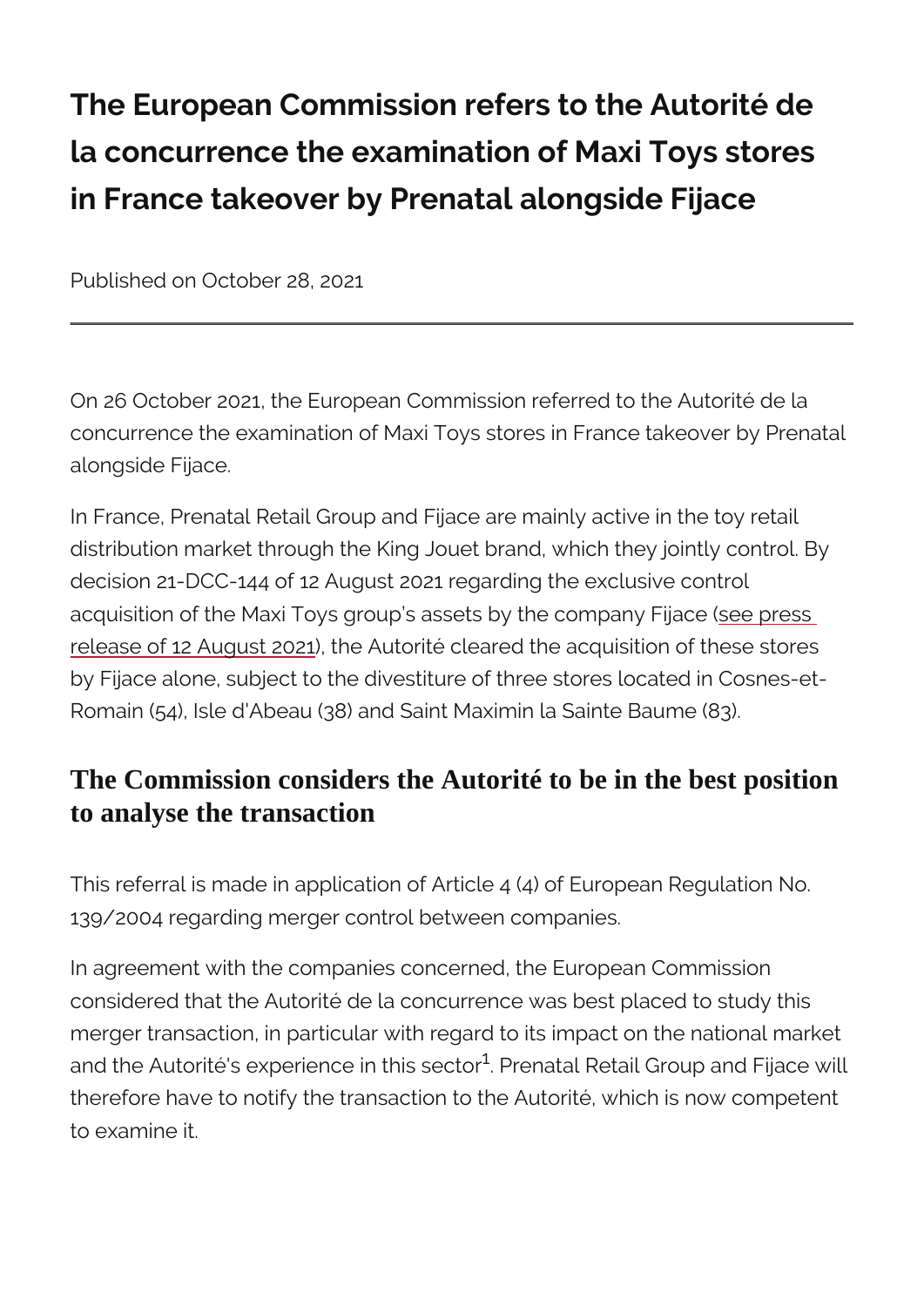Referrals from the European Commission to the Autorité de la concurrence

The Autorité de la concurrence regularly receives transaction Commission, demonstrating the flexibility of the European me This referral procedure, provided for by European Regulation the Commission, when the merger risks significantly affecting market within a Member State which has all the characteristic market, to refer the examination of the transaction to the na placed to assess its effects on competition.

This is the  $r$ 3 and the referred by the European Commission to since 200Bhe Autorité is currently examining two other transa by the Commission: the takeover of Conforama by Mobilux (But) Allopneus by Michelin.

1In addition to the decision on the ta $\frac{Re\Theta\cdot\Omega\cdot\Theta}{2}$  **44**  $\frac{Re\Theta\cdot\Omega}{2}$  Toys Autorité has issued a decision on the takeover **Of DPC @** Wic  $65$ .

2The most recent transactions that were the subject of a concern Elsan /  $C2S$  in the  $c$  t+DnC $C$ - $S$  about takeover of Suez OSIS by SARP, a subsidi2a1ryDoCfC)V, ZAbildia / Leade20PDiCe = ( [16](https://www.autoritedelaconcurrence.fr/fr/decision-de-controle-des-concentrations/relative-la-prise-de-controle-exclusif-dactifs-de-la-5)4; the creation  $\log$  -  $\delta$  ClCo 1(5the television service of the F Télévisions, Métropole Télévision and TF1 groups.